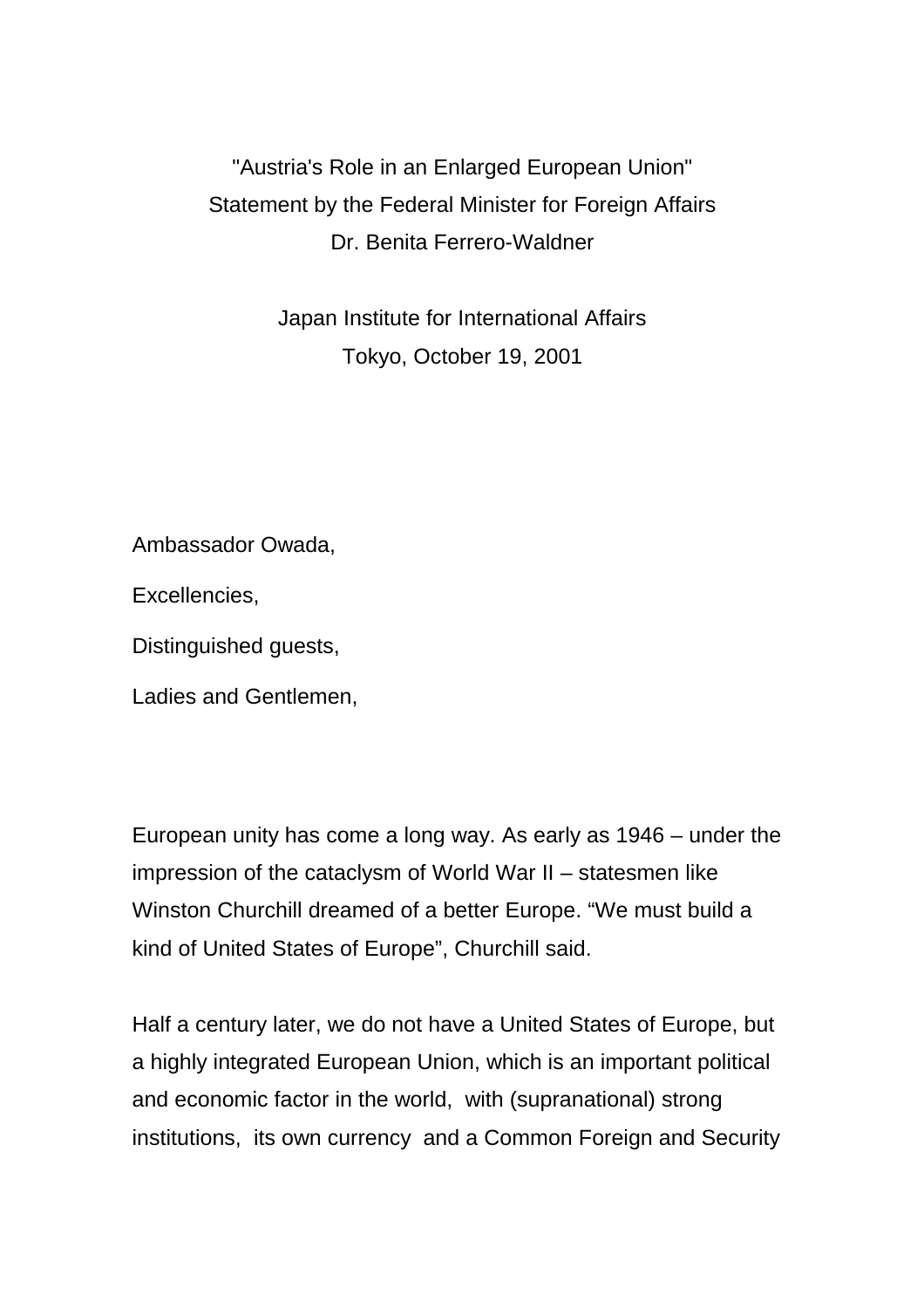as well as a European Common Security and Defence Policy. The ultimate objective of ever closer integration among member states is no longer a distant dream.

The European Union is a success story. It has guaranteed peace, security, and stability for its 15 current members. The reach of Europe's peace dividend, however, has gone far beyond.

By the on-going enlargement process, the European Union will soon grow to almost 30 members and 500 million inhabitants, thereby further enhancing Europe's global role.

I am grateful to the Japan Institute for International Affairs for the invitation to discuss the subject of Austria's role in the enlarged Europe. I appreciate your interest in Europe, in Austria and in the issue of how to take our relations to even higher levels.

Let me first say a few words about the situation in the world after the outrageous terrorist attacks in New York and Washington. I shall then explain our position in the European Union enlargement process before taking a peek into the future of the enlarged Union. Finally I hope you will allow me to raise a few questions that should lead us right away into our discussion.

September 11 has changed the world.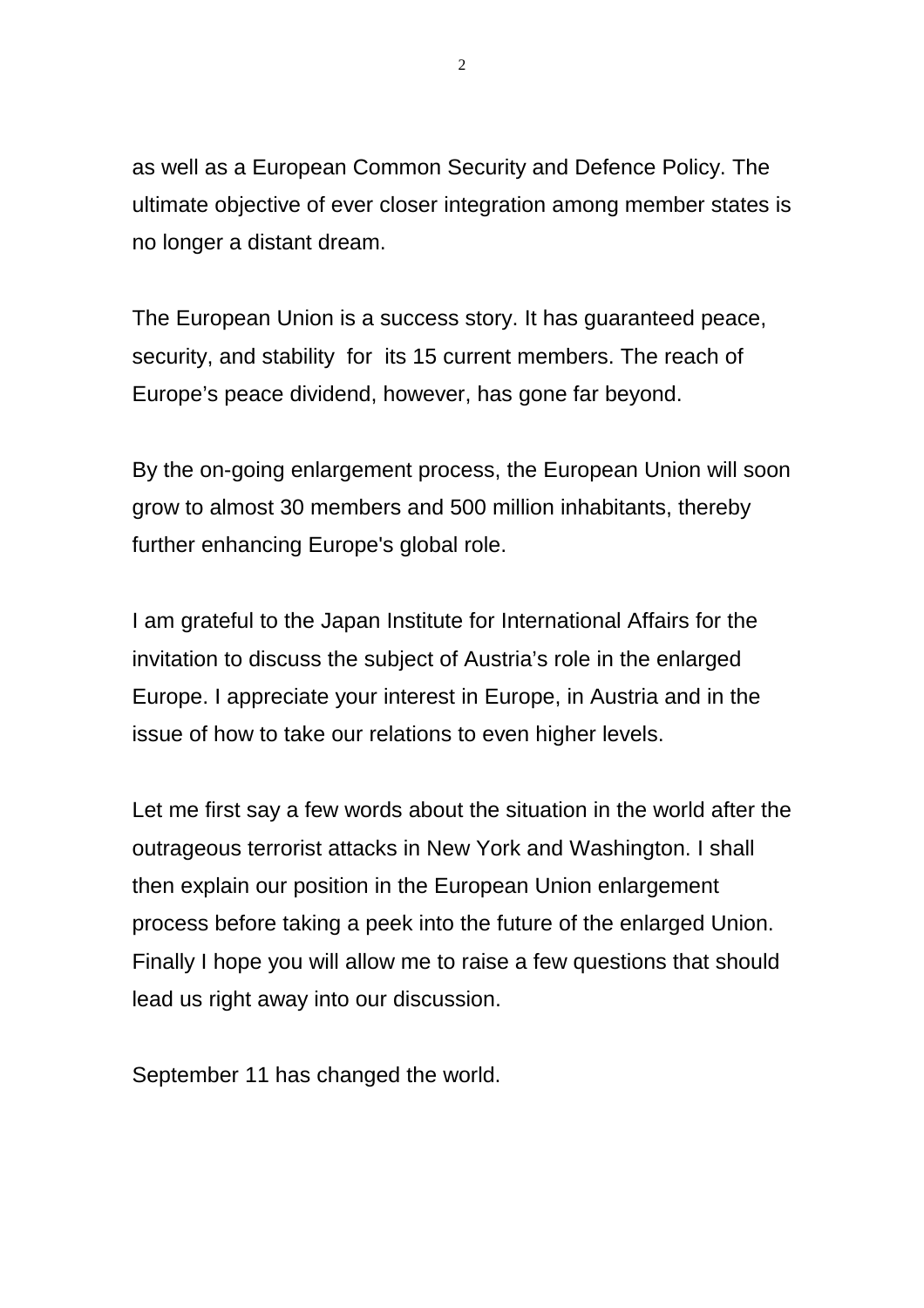Austria – together with her EU partners and many other nations of the world, including Japan – stands in sympathy and solidarity firmly at the side of the American people in the fight against terrorism. We consider these hideous attacks as directed against us all, against the civilised world as we know it.

We have joined the fight adopting a number of measures in the fields of police work, improved recognition and intelligence, judicial measures, and by granting permission to use Austrian air space.

We also support the anti-terror-coalition with foreign policy initiatives.

A few days after the crisis started, I paid an impromptu visit to the Middle East. In talks with the heads of State and the Foreign Ministers of Egypt, Jordan and Syria, as well as with the Foreign Minister of Saudi Arabia and Palestinian President Arafat I could explain the European position and point out the importance for the countries of the Middle East to join the fight against terrorism. I know that Japan shares this view as was also underlined by the trips of former Prime Minister Hashimoto and former Foreign Minister Komura as special envoys to the Middle East only a few weeks ago.

Austria traditionally enjoys a great measure of good-will in the Middle East, which makes us trusted interlocutors.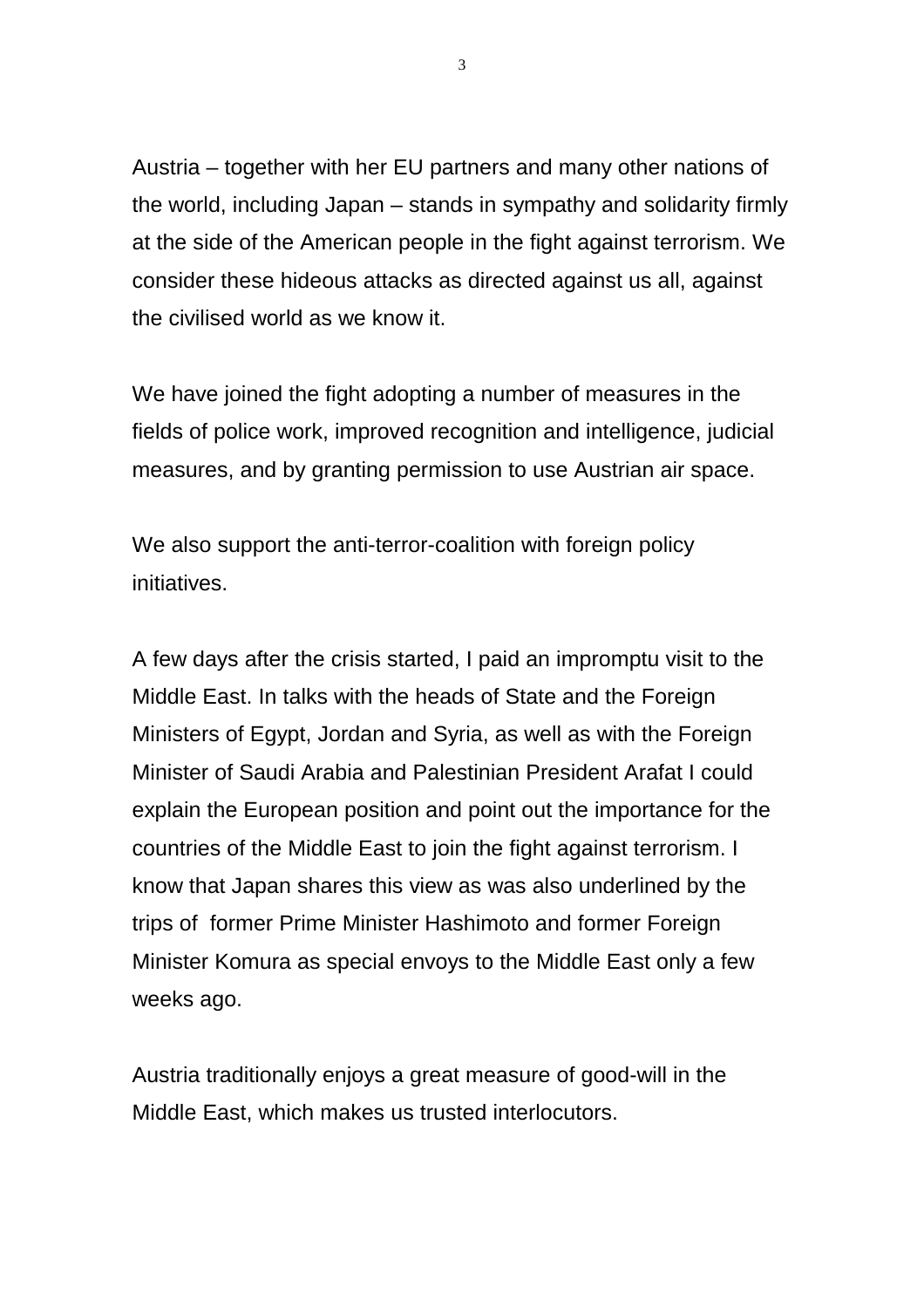When Austria held the Chairmanship of the Organization for Security and Cooperation in Europe last year, I regarded not only the Balkans, but also the Caucasus region and Central Asia as priority areas for the efforts of the OSCE in enhancing security and co-operation beyond the more narrowly defined borders of Europe. I am also happy that our joint initiative for a Conference on Central Asia, which was held in Toyko last December, was very successful. It represented a landmark in the history of the OSCE, where Japan enjoys a special status as a "Partner for Cooperation".

In view of recent events the attention devoted to Central Asia has proven very important and has created a lot of good-will. I shall return to the region in a few days' time in order to get a first hand impression of the humanitarian situation evolving in the Afghanistan context. I shall also discuss the European positions concerning the fight against terrorism with my counterparts in Central Asia.

I consider it very important to prevent the fight against terrorism from turning into a conflict of civilisations. Following an Austrian tradition of dialogue between Christianity and Islam as well as other religions, Austria – upon my initiative – engages in the "Dialogue of Civilisations" under the leadership of UN Secretary General Kofi Annan.

Let me use this occasion to repeat how delighted I am Secretary General Kofi Annan and the United Nations, of which Vienna is the third Head Quarters, were awarded the Peace Nobel Prize. This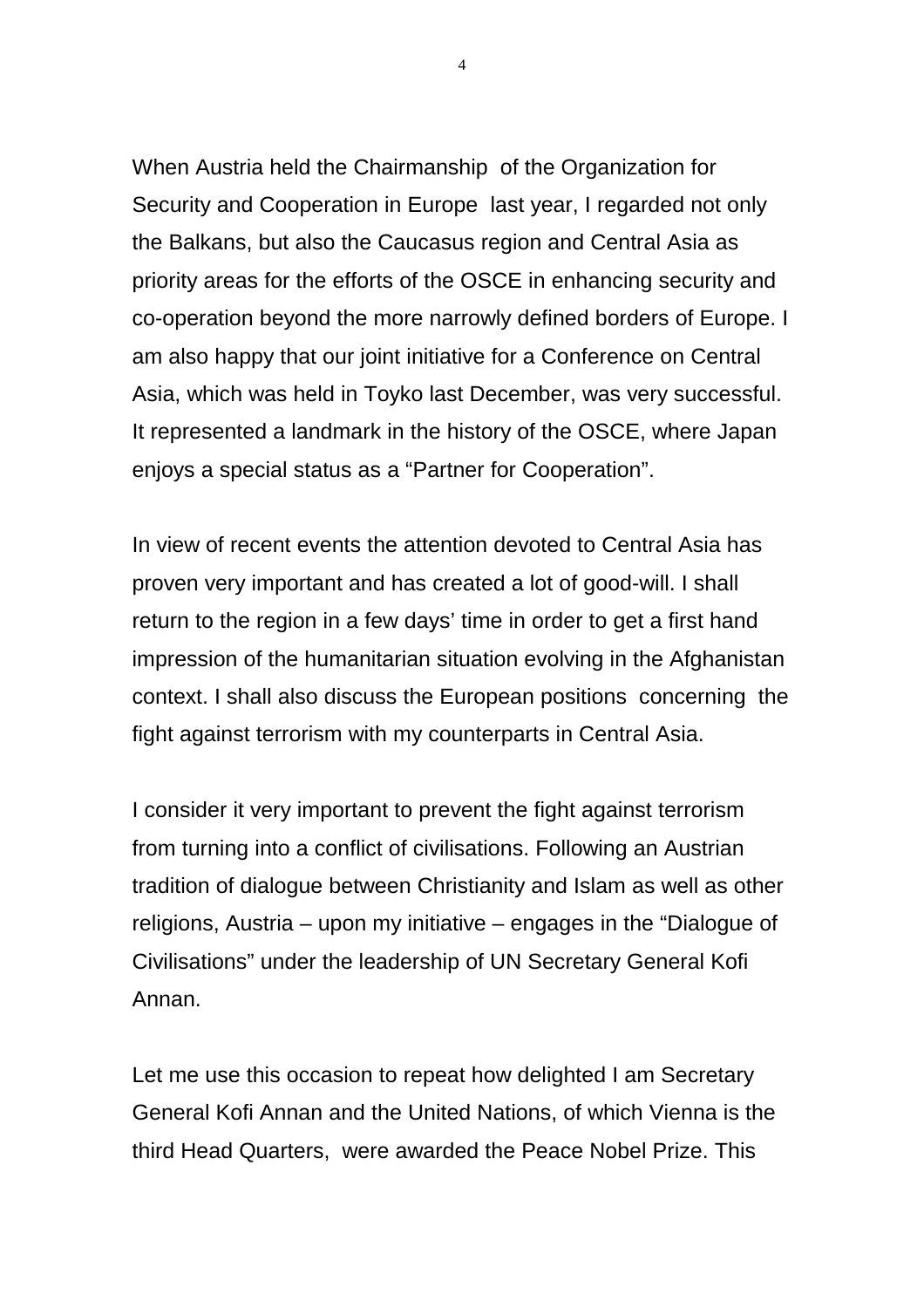underlines once more the importance of the UN for securing peace in the world.

Having seen the workings of the UN from the inside as well as from the vantage point of Austrian Foreign Minister I have always held the conviction that peace in the world needs a strong UN. I am also a very staunch supporter of a close dialogue between the European Union and the United Nations on the whole spectrum of UN activities and I am particularly appreciative of Japan's very important contribution and support. As a host country for UN headquarters and as an active member we shall continue to work with the UN as closely as possible.

The new threats to the world emanating from ruthless terrorist networks and the volatile political situation in the world render European integration and enlargement of the EU even more important. Only co-operation and solidarity can help us overcome modern-day problems.

Enlargement and the simultaneous intensification of the European integration process will help Europe to better cope with the economic challenges of globalisation. Europe will become an even more important partner for the world, including, of course, for Japan.

Let me quote from last year's speech by former Foreign Minister Yohei Kono when he said, "Japan and Europe, as global partners,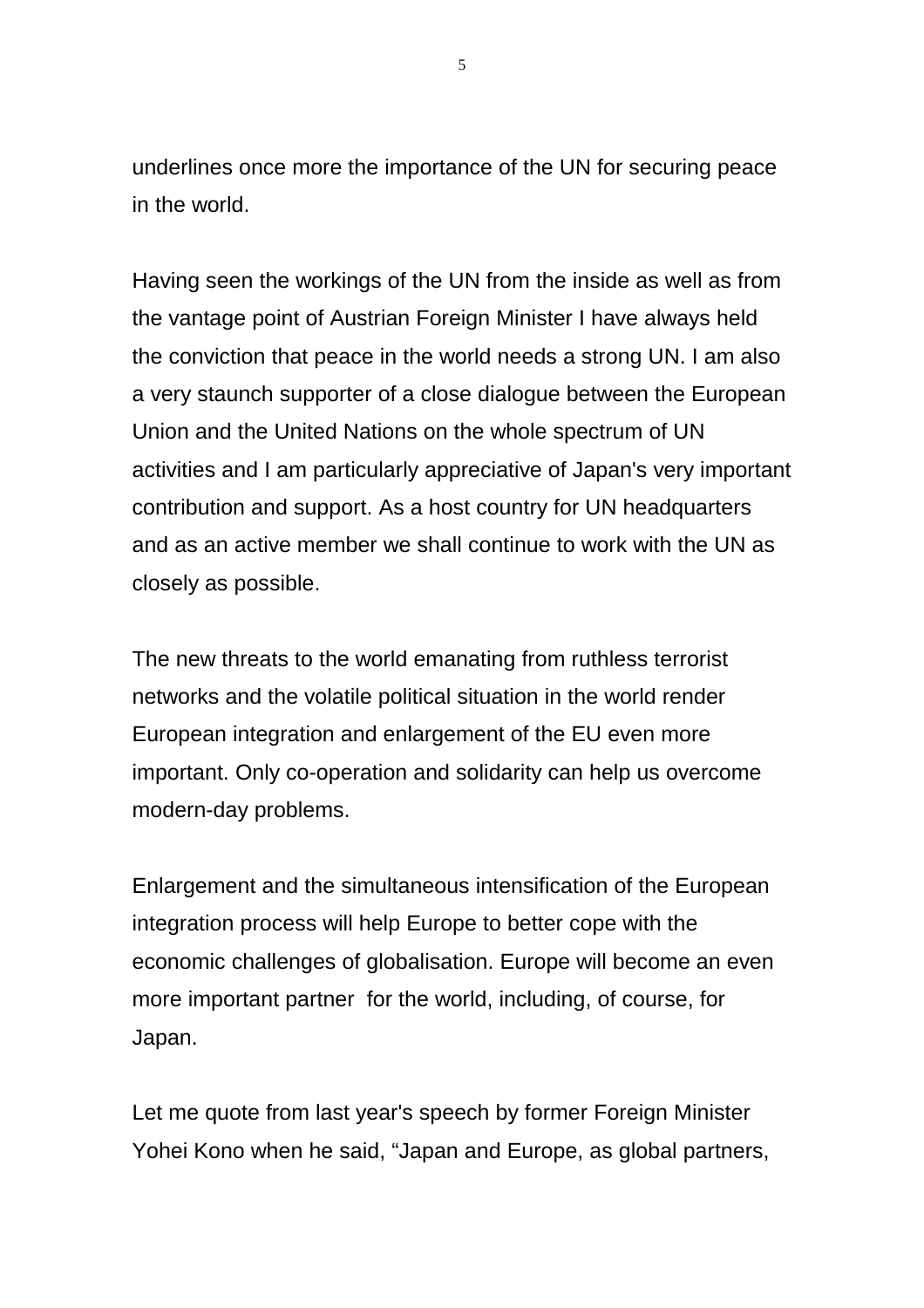are inseparably linked regarding security. Both sides have the will and the capability to engage in mutual assistance in the face of challenges to the security of either side, such as those in Bosnia, Kosovo and East Timor, and as regards the Korean Peninsula Energy Development Organization, known as KEDO".

I appreciate the Japanese initiative of ushering in a decade of Japanese-European co-operation, which will contribute to broadening the avenues of co-operation that we have identified . In the triangle EU –Japan - USA the EU-Japan arm needs strengthening. Let us accomplish this in the decade to come!

I agree that for Europe and Japan co-operation should rest on shared global responsibilities, be it with regard to regional conflicts, issues of globalisation, the environment, social issues, etc. Security has become very interdependent in today's world.

Common analysis and shared opinions on such issues are very important. Even more important is common action. For this reason I support the decision of the EU-Japan summit in Tokyo in July 2000 to elaborate an Action Plan for EU-Japan Co-operation. We need to intensify our cooperation in all areas and address global issues in a joint effort; instability in the Balkans, the Middle East and in Asia all affect the security of both of us.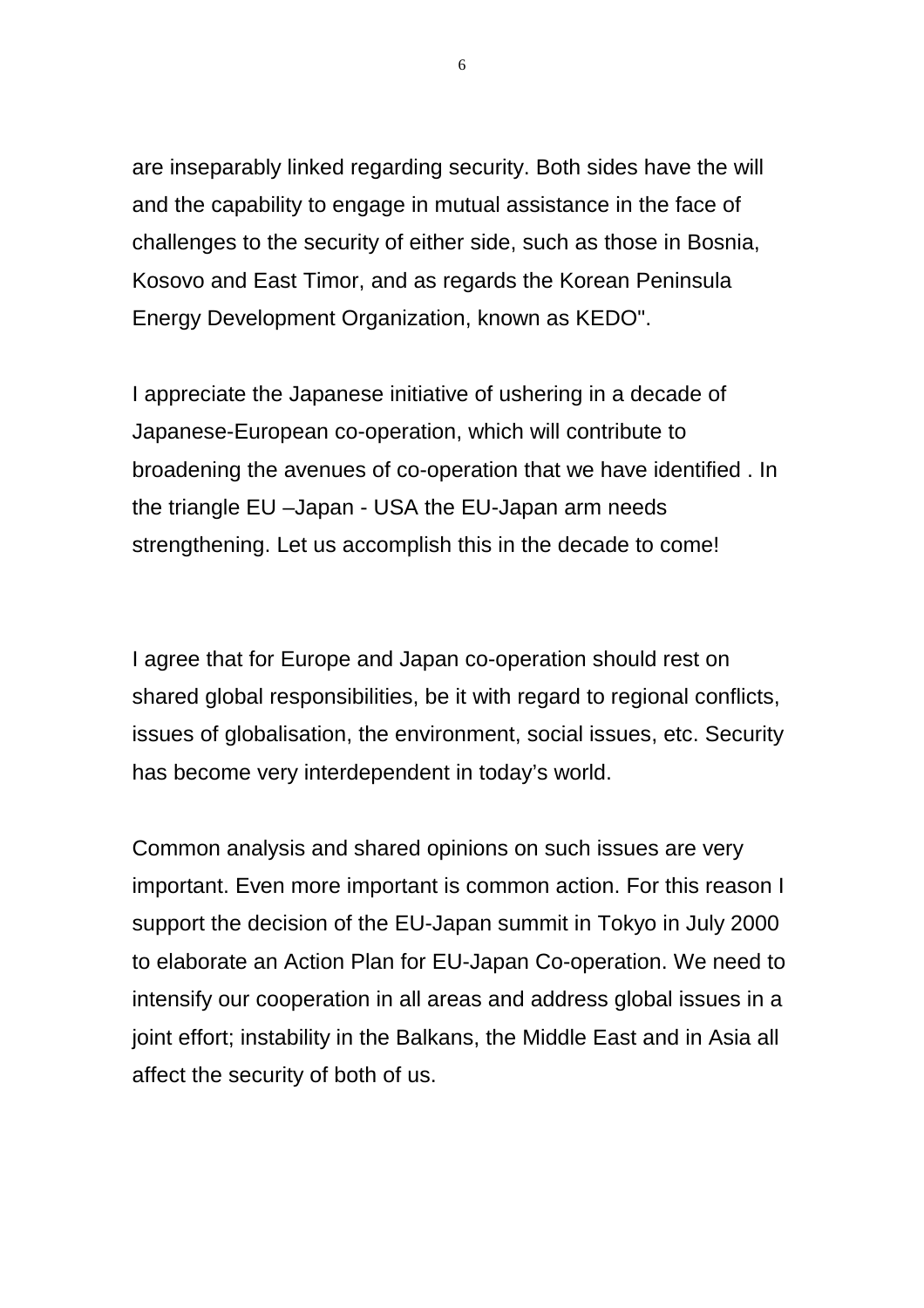I received first hand impressions of such a region of great concern for security in Asia, when I visited the Republic of Korea earlier this year. I used this visit in order to support President Kim's Sunshine Policy.

At the same time I appreciate Japan's constructive role in addressing the problems of regions like the Balkans, where Austria has traditionally been very active in trying to help find ways for a more peaceful development.

Let me now turn to the enlargement of the European Union: In 1989 then Foreign Ministers Nakayama and Mock together visited the location on the Austrian-Hungarian border, where only a few months before the Iron Curtain had been symbolically cut.

When communism in Eastern Europe started to crumble, Austria was among the first to recognise that we had to offer a European perspective to the Eastern part of the continent. A development had started, which brought my country from the periphery of Western Europe to the centre of the continent and strengthened its position in this dynamic and strategic region of Europe.

Austria engaged intensively in these young democracies and emerging market economies.This is especially true for the 16.000 Austrian companies, which have invested in Central and Eastern Europe so far. Austria has thus become one of the three most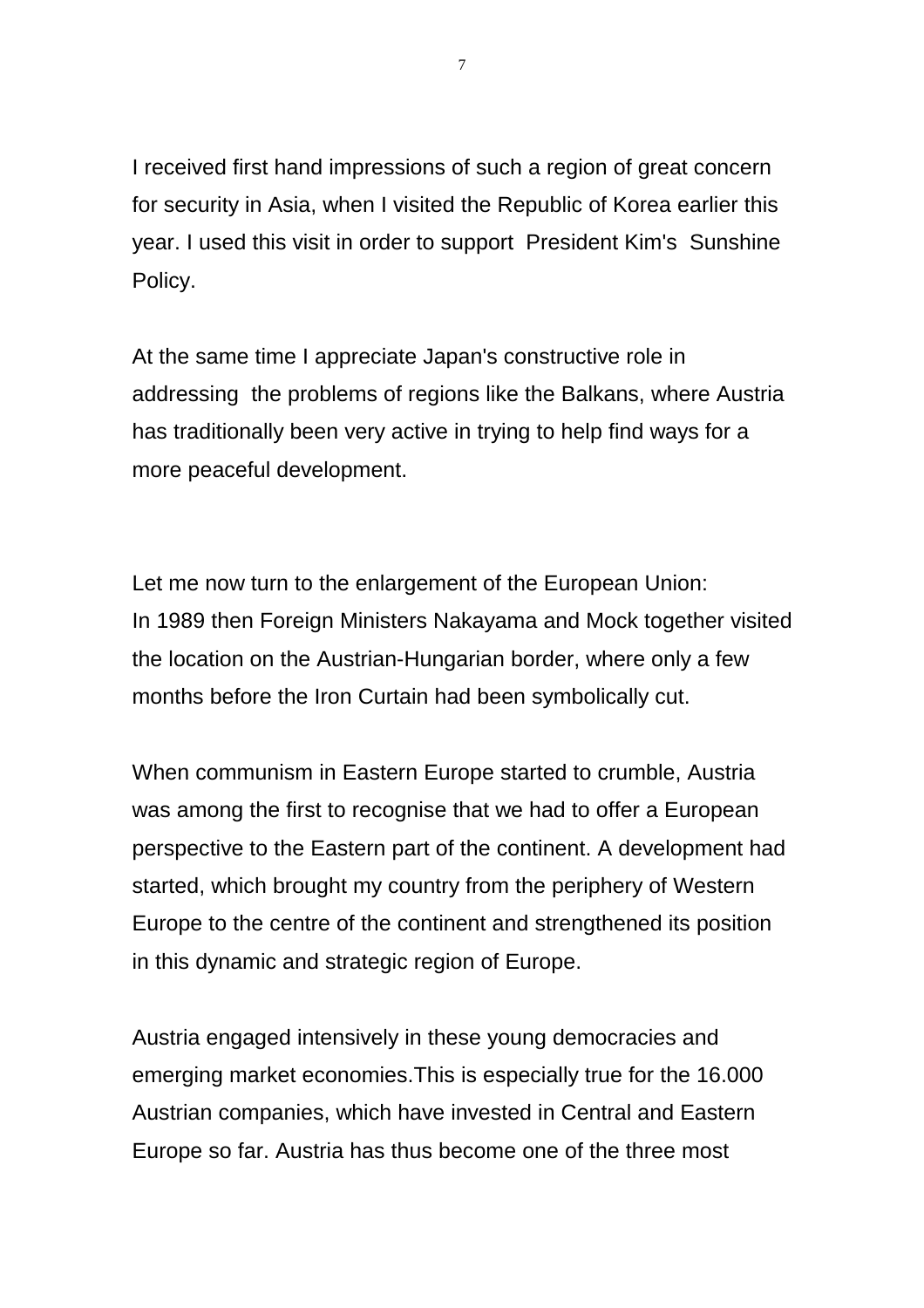important investors in the four EU candidate countries bordering Austria. Tens of thousands of jobs have been created in the region.

Our trade volume with the countries of the region has been growing rapidly , mostly in double digits, in both directions ever since the fall of the Iron Curtain.

Hundreds of international companies, including Japanese, have invested in Austria. Many have made Austria their base for doing business in Central and Eastern Europe.

Having said this, it is no surprise that it was under the Austrian EU presidency in 1998 that membership negotiations started with the countries of Central- and Eastern Europe.

EU enlargement today is my ICHI BAN (number one) priority for Austrian foreign policy.

I pursue this important objective being guided by the principles of fairness and flexibility, safeguarding our own interests as well as taking the interests of the candidates into consideration. Speed is important in the enlargement process but not for the sake of quality. After all, we are talking about a process of historic dimensions, which will profoundly change Europe.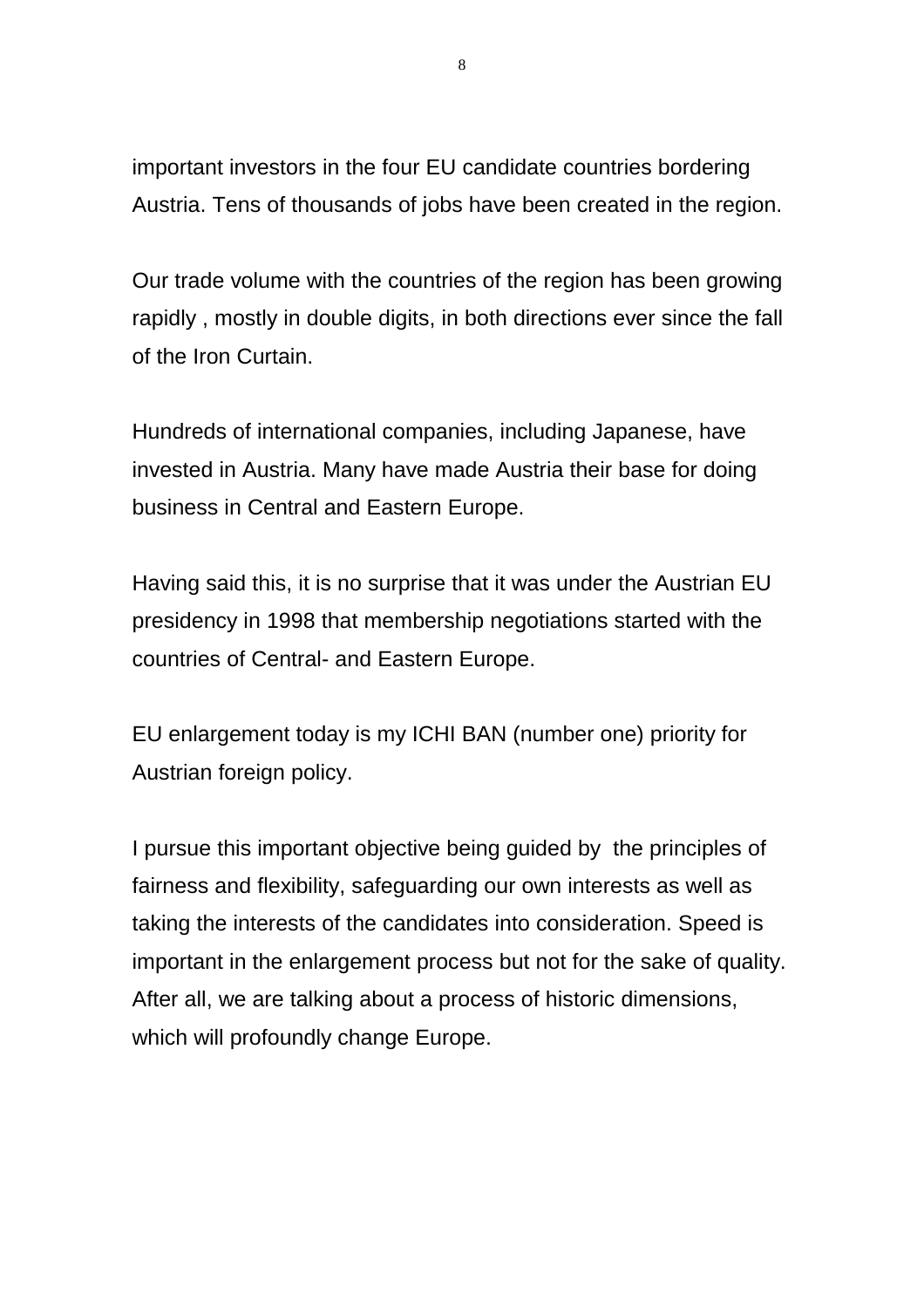The negotiations are proceeding very well. It is possible, that the first candidates might join in 2004. Some of the negotiation chapters are very tricky, though.

This is particularly the case for certain aspects of the free movement of workers and certain services. Job market balance is the issue. The solution lies in our concept of transition periods. This concept is gaining acceptance on both sides.

Other complicated issues in the negotiation process pertain to nuclear reactor safety, road transport, the environment, and agriculture. Nuclear reactor safety is an area of particular concern to the Austrian public.

We continue – I am confident – to be on a good track, however, for finding acceptable solutions, as we have been able to solve complicated issues in the negotiating process so far.

In continuation of close co-operation with our Central and Eastern European neighbours we have – upon my initiative – set out to create a Regional Partnership with the Czech Republic, Hungary, Poland, the Slovak Republic, and Slovenia, which will intensify relations, prepare ourselves and our partners for their accession and lay the basis for the pursuit of common interests in a second phase, when our partners will have become full members of the Union.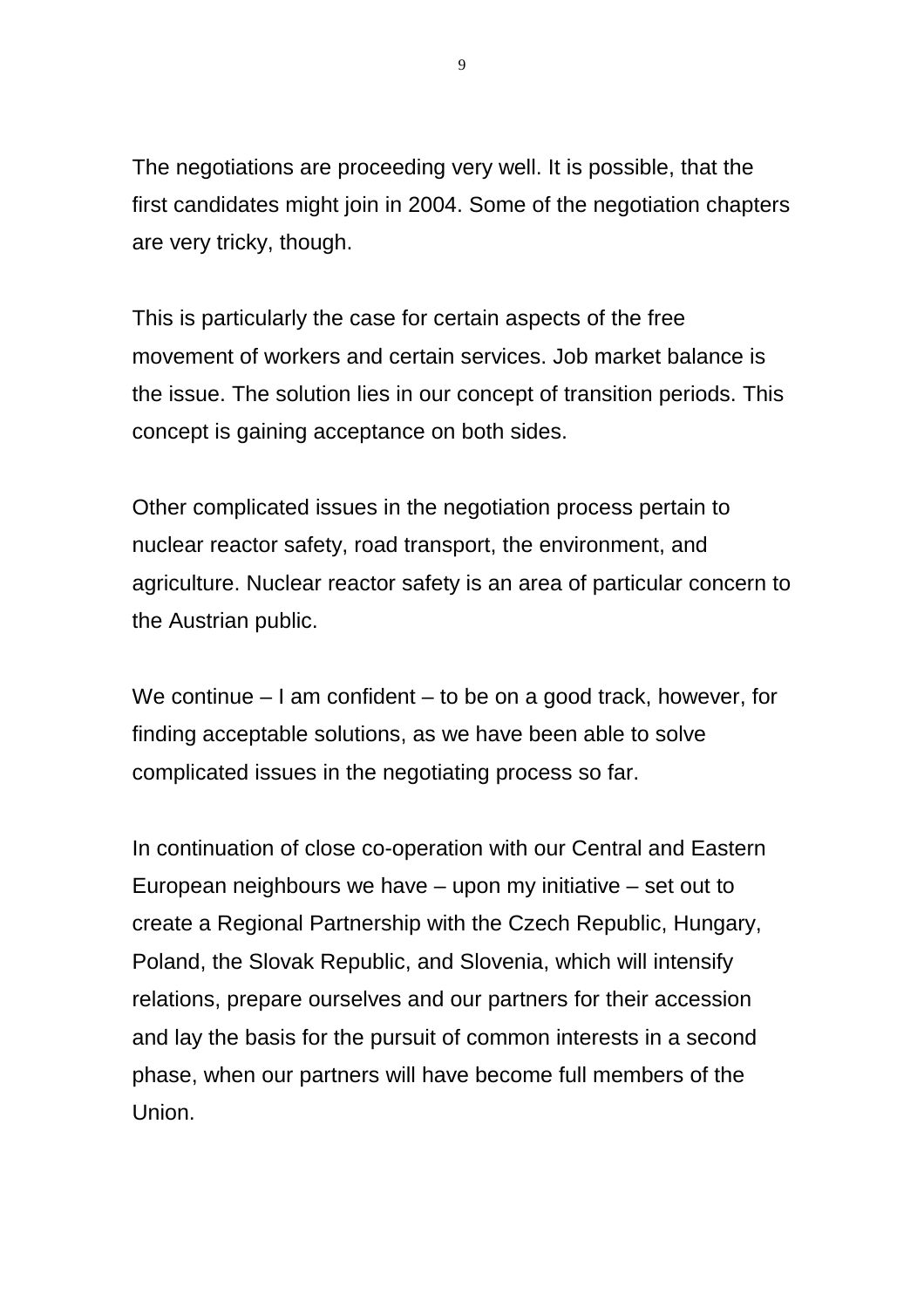I consider this a very important regional initiative in Central Europe with great potential in all areas of co-operation, particularly for enhanced regional co-operation within the EU.

The enlarged Union will need further reforms to cope with around 12 new members in the near future. The EU therefore finds itself in the middle of a debate on the future of Europe. A number of interesting ideas have already been voiced, some of them very ambitious. I believe, however, that we should continue to focus on the further evolution of existing structures in Europe - which for some time to come - will remain a construction "sui generis", based on its own historical experience.

The reforms will have to strengthen the democratic legitimacy of EU institutions, and to define more pragmatically which decisions should be made on the European level and which on the national or regional level.

We shall have to address more directly the issues that our constituents are particularly interested in, such as social issues, job security, etc.

I am a fervent proponent of including our population in the preparatory process leading up to the next Intergovernmental Conference dealing with the future of Europe. After all, it is for our peoples that we are building this new European house.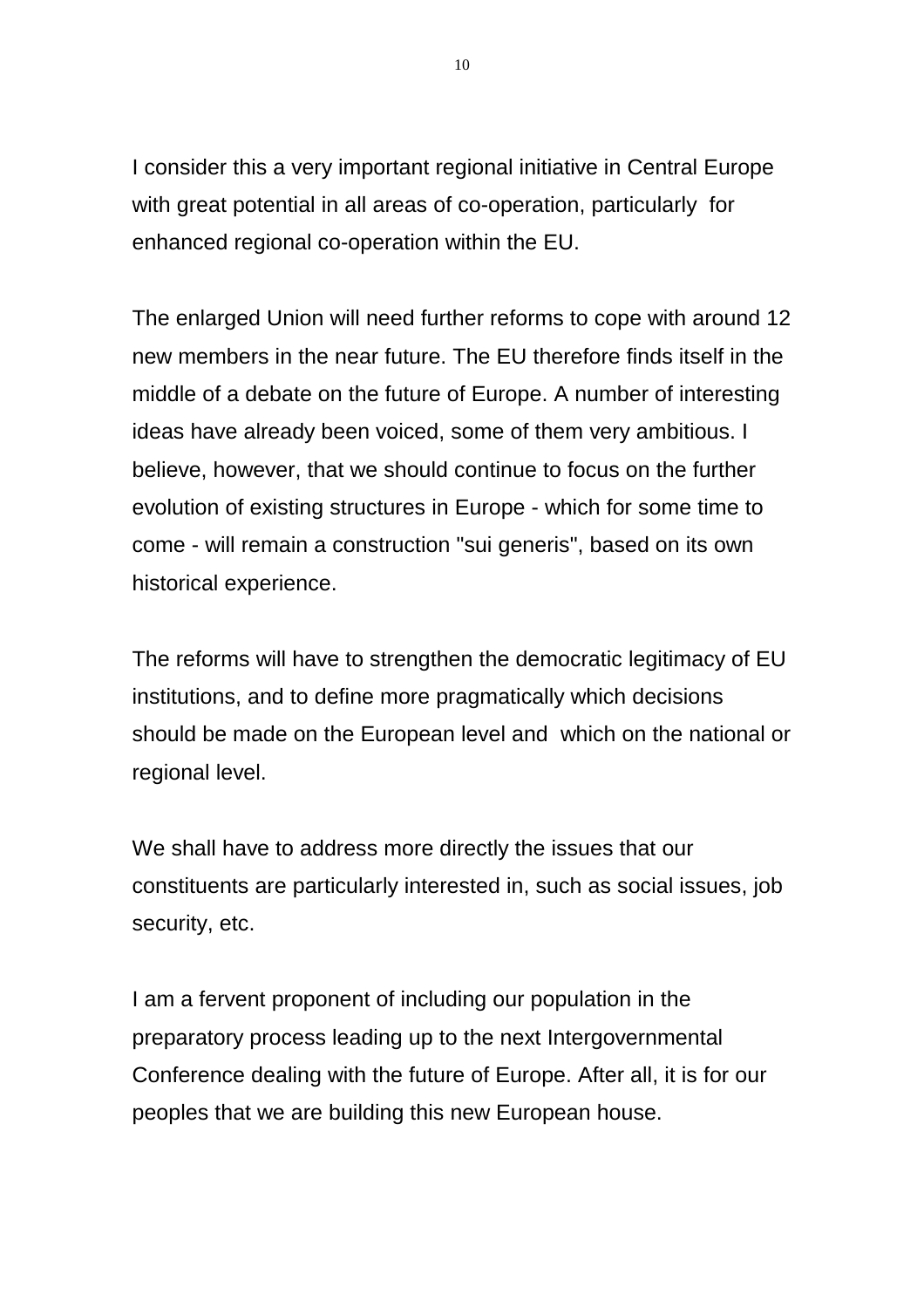Austria is also fully involved in the EU's efforts to create military and civil crisis management facilities. When we talk about the European Security and Defense Policy we at present mean crisis management. Defense proper is not yet on our agenda. Initial operational preparedness for military crisis management should be reached before the end of this year. The crisis in the Balkans and other regions show very vividly how important this concept is including in ist civil dimension.. It has become ever more important since September 11 and its aftermath. Europe has to reckon with a diminished willingness of the US to get involved in military containment of crises in Europe, such as Bosnia, Kosovo, and Macedonia.

Nevertheless it is also evident that NATO and the transatlantic partnership will remain essential for security in Europe.

From today's vantage point the European Union can expect Russia to integrate herself into the ranks of responsible forces in the world and to again become a global player. Austria has always spoken up for Europe to work towards a closer relationship with Russia. Austria has also supported the EU decision for a common EU strategy viaà-vis Ukraine.

Let me close with a few thoughts on relations with Asia and in particular with Japan: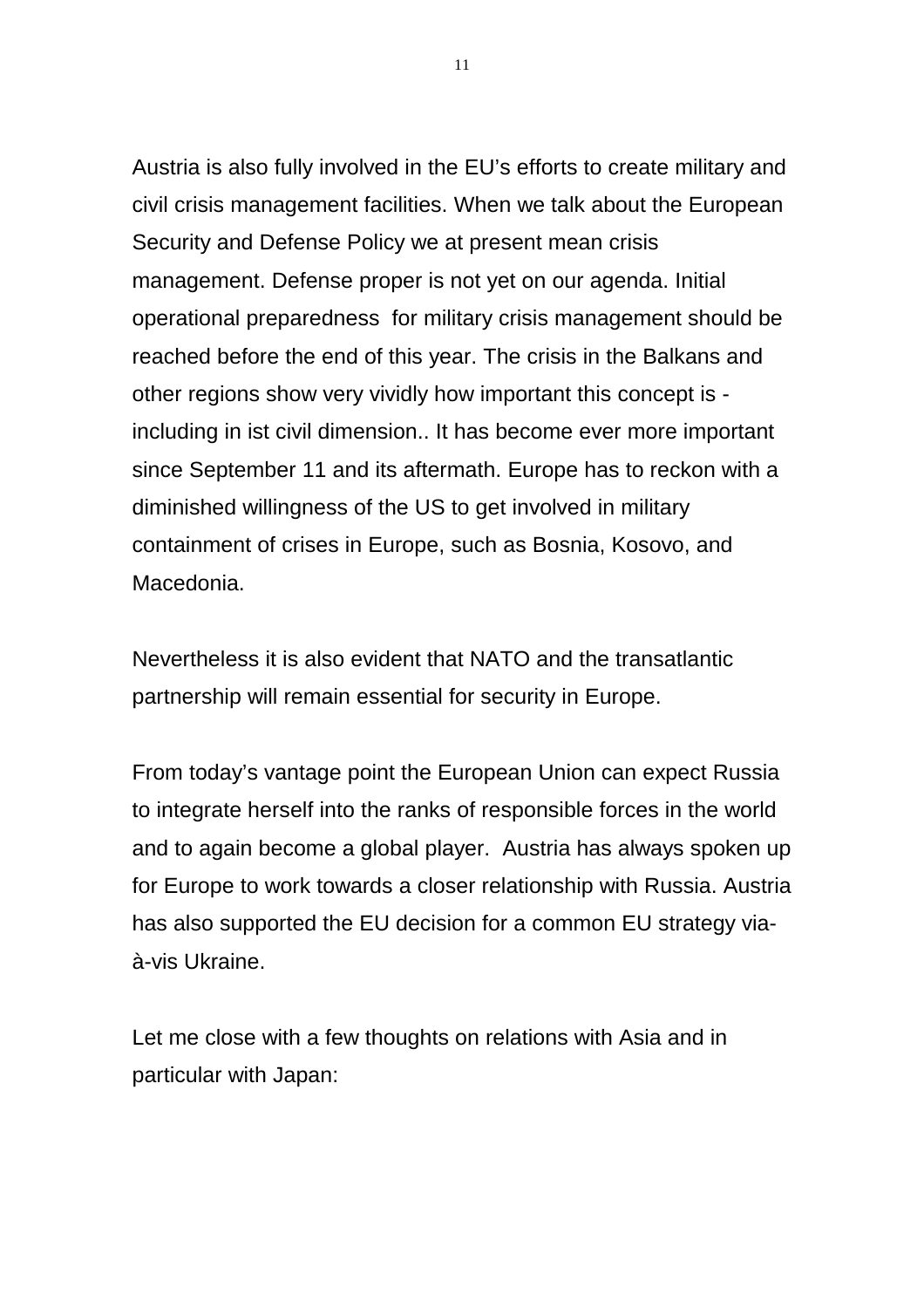Austria supports close co-operation of the EU with Asia, such as in the ASEM framework. When I take a look into the future, I should like to see us expand decisively on this relationship.

As I already pointed out, a very special place should be reserved for EU-Japan co-operation in view of our shared values and the already existing framework of regular consulation and cooperation. The reality of the Euro as of January 1st, 2002, will give even greater weight to economic and monetary policy coordination. All the ingredients for a more dynamic relationship between Japan and the European Union are there, but additional efforts will be needed to arrive at a real partnership, which would be commensurate with our declared expectations.

Let me, therefore, at the end of my remarks just simply raise a few questions, which I should like to pose to you and which we may discuss today:

Would you see the enlarged European Union as a partner for Japan or would it, with its economic weight and 500 million people, rather be considered a fierce competitor to Japan?

- Do Japanese decision makers in politics and business sufficiently understand the intricacies of the European decision making process?
- What can Austria, which our Japanese friends rather see as a cultural power, do to improve her position as an economic partner?